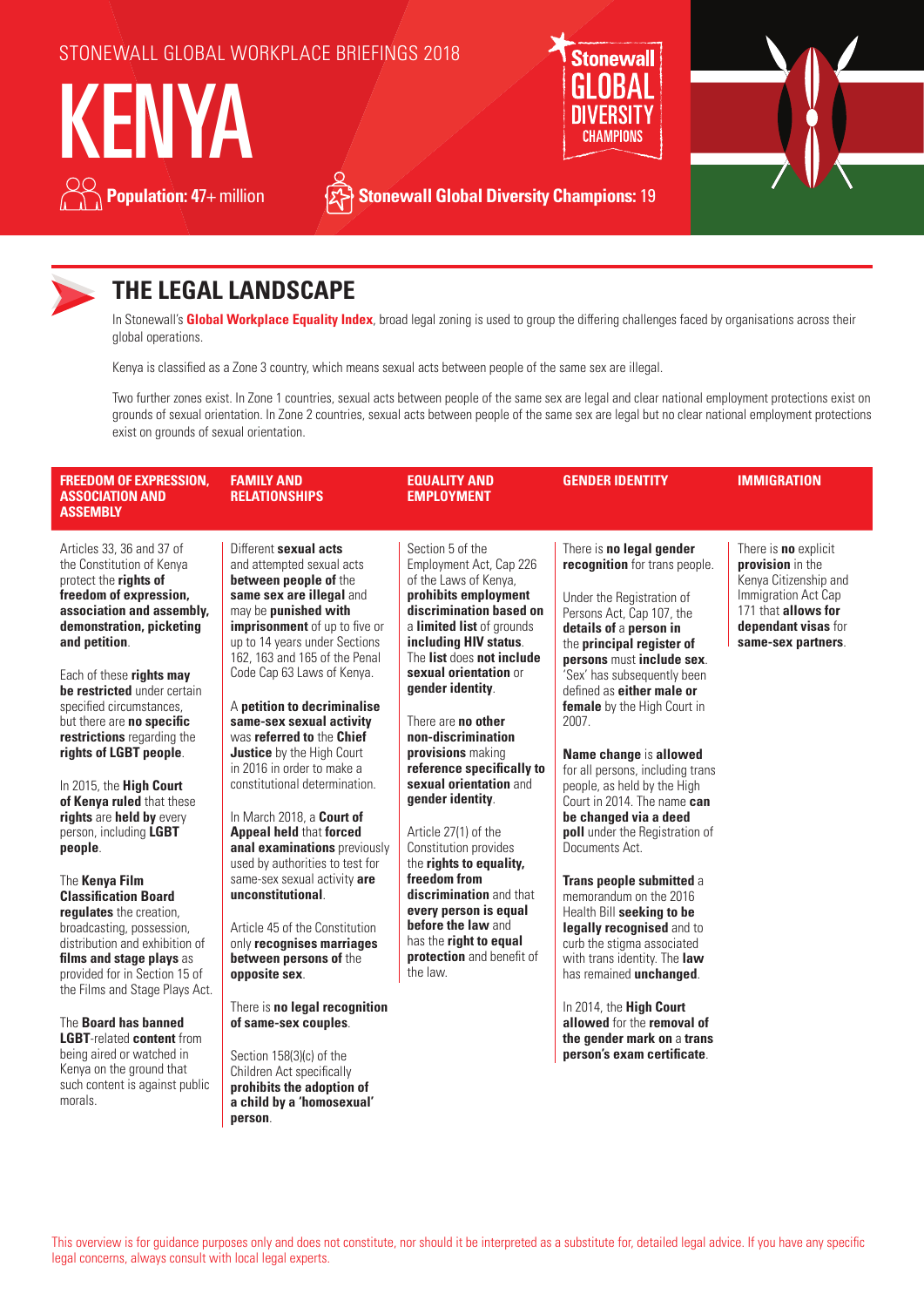

# **A VIEW FROM KENYA**

**Jackson Otieno** is programmes officer at the Gay and Lesbian Coalition of Kenya (GALCK). GALCK is a national umbrella organisation connecting 16 Kenyan LGBTI groups and has been operating since 2006.

**Levis Maina** is the founder of Sullivan Reed, a national LGBT group working to economically empower LGBT people in Kenya as well as create safe workplaces.



### **What is the context within which LGBT rights discussions take place in Kenya?**

**Jackson:** Kenya is a very diverse country, with different religious groups and various ethnic communities. There are also sharp ideological divides between political movements. Within this diverse society, gender and sexual minorities have increasingly claimed space to talk about issues affecting them. Making use of social media and other online spaces, we can see a growing boldness to speak about gender and sexual diversity. This is despite strong resistance: often the louder the sexual orientation and gender identity and expression movements get, the louder their opposition responds.

#### **What are some of the challenges LGBT people face in Kenya?**

**Jackson:** People who don't confirm to society's expectations about gender and sexuality, particularly LGBTIQ persons, are immediately in danger. LGBTIQ persons are not only marginalised but often face violence and discrimination when they're open about their sexual orientation and gender identity, and when they're perceived to be anything other than heterosexual and/or cisgender. This can come from an individual's family, community or even from state officials.

#### **Together with the organisation Hivos, Sullivan conducted a study on the** *State of LGBT Workplace Diversity Among Multinational Corporations in Kenya***. Can you tell us about this?**

**Levis:** 10 international corporations participated in the study and we made several interesting discoveries. There was a real gap in employee awareness on LGBT issues in general, as well as with regard to their companies' diversity and inclusion LGBT policies and actions. Employers on the other hand sometimes have an optimistic perception of what the workplace is like for their LGBT employees. The good news is that both employees and employers believe that championing LGBT workplace equality leads to better

productivity from the workforce. In mid-2017 we launched the Colorful Workplaces programme, which seeks to bridge this gap. Through workplace interventions, we've since found that in Kenya it's more about building a social-cultural case for diversity and inclusion than building a business case.

### **What can businesses do to champion LGBT equality in Kenya?**

**Levis:** Within the Kenyan context, it's not always best for employers to be publicly vocal about LGBT rights in the country. However, there's a lot employers can - and should - do within their organisations. An important step is training staff on LGBT workplace issues. In particular, HR teams need to be educated on unconscious bias towards LGBT employees and potential LGBT employees during recruitment. Senior and middle-level staff should also be trained on the unique needs of LGBT employees, so they can lead by example. Policies and diversity programmes should be audited and include a commitment to LGBT equality; these policies need to be explained during staff inductions so new employees are aware of them. Business forums and roundtables on LGBT issues can also be very useful for participating employers to share experiences, as well as discuss LGBT diversity and inclusion strategies. In addition, businesses can and should sign up to the UN Standards of Conduct on tackling LGBTIQ discrimination, launched for the first time in Africa at the Colorful Workplaces conference in Nairobi in February 2018.

**Jackson:** Businesses do have a role to play in advancing the rights of LGBTIQ persons. At GALCK we believe this role should go beyond workplace issues. Companies can actively advocate for social justice issues and push for human rights for all, including LGBTIQ people. Some of the approaches companies undertake in the west to advance gender and sexual diversity and inclusion may not make complete sense in Kenya. However, companies can understand and use their power to push for diversity and inclusion for all, including LGBTIQ persons. To make sure the approach taken is mindful of local context and corresponds to the needs of LGBTIQ people in Kenya, businesses should consult with local LGBTIQ rights movements.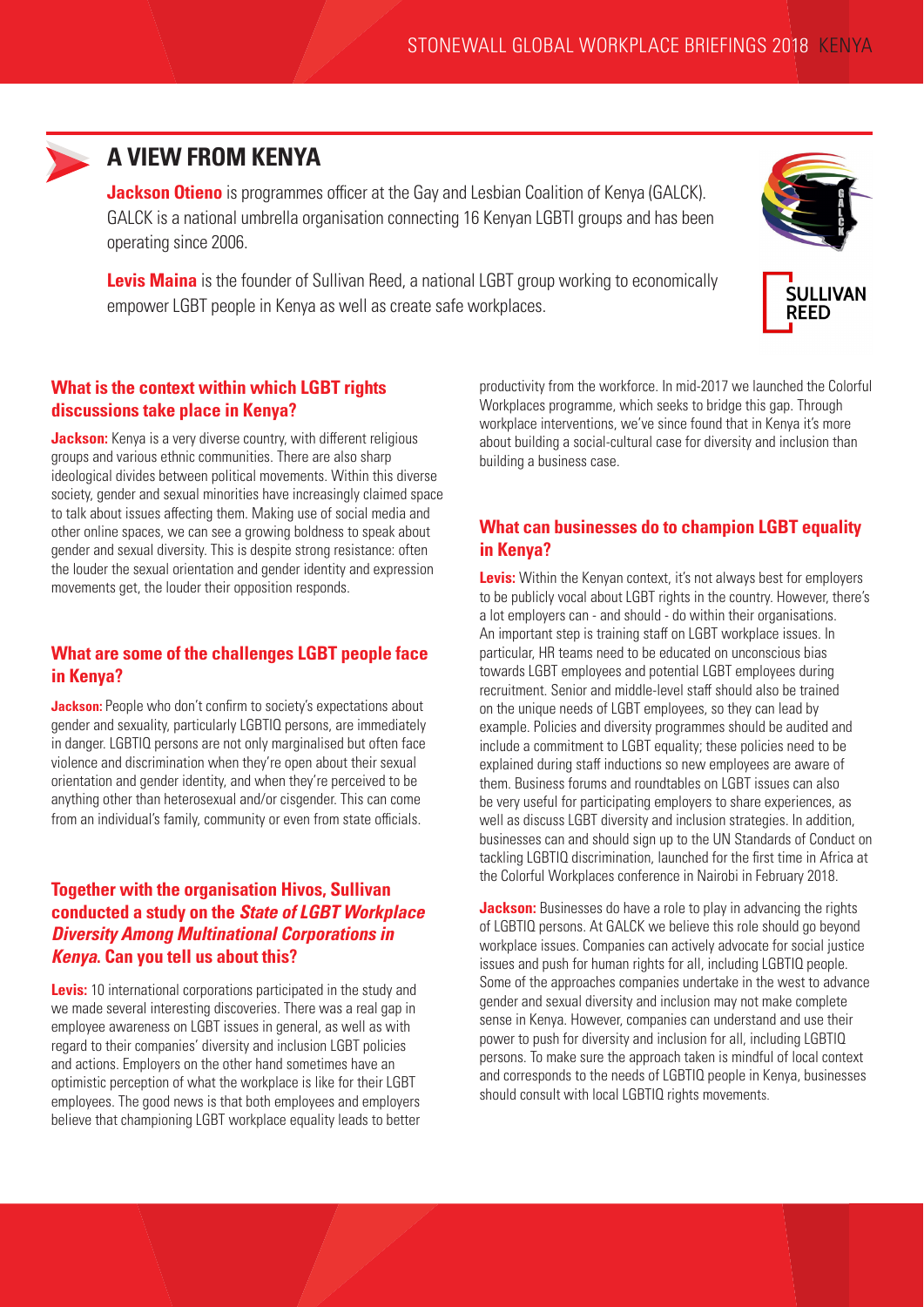

## **LGBT INCLUSION IN THE WORKPLACE**

## THE FOUNDATIONS

There are several steps employers can take to start creating a supportive workplace environment for their LGBT employees in Kenya:



**Consult local LGBT organisations to understand the local context for LGBT people**



**Introduce explicitly LGBT-inclusive anti-discrimination and bullying and harassment policies**



**Train HR staff and promote inclusive policies**

**Carry out LGBT-inclusive diversity training**



**Encourage senior managers to promote their commitment to LGBT inclusion and equality** 

# NEXT STEPS

Once a foundation has been built, there are further steps employers can take to bring about positive change for LGBT people. For example:



**Carry out LGBT awareness-raising events**





**Work with suppliers and partners to advance LGBT workplace equality**

Employers can improve their initiatives by participating in Stonewall's Global Workplace Equality Index - a free benchmarking tool offering a clear roadmap to LGBT inclusion in the workplace. **www.stonewall.org.uk/gwei**



# **LEARN FROM STONEWALL'S GLOBAL DIVERSITY CHAMPIONS**

## **Safaricom**

Safaricom is committed to providing a supportive working environment to all employees. As part of its Diversity and Inclusion work, Safaricom continues to train its leaders and employees on unconscious bias and ways to promote an inclusive workplace. Further, all Safaricom employees enjoy access to an employee assistance programme that offers them advice and support on a broad range of issues, including matters regarding their gender and sexuality. The success of Safaricom's diversity and inclusion work is a result of support at a senior leadership level. The CEO, Bob Collymore, is a member of a global team of leaders who support diversity initiatives, with a specific focus on LGBT+ and equality. Safaricom, continues to partner with other multi-national organizations in Kenya to further the conversation on Diversity and Inclusion; one such event was a recent external LGBT equality event hosted by IBM.